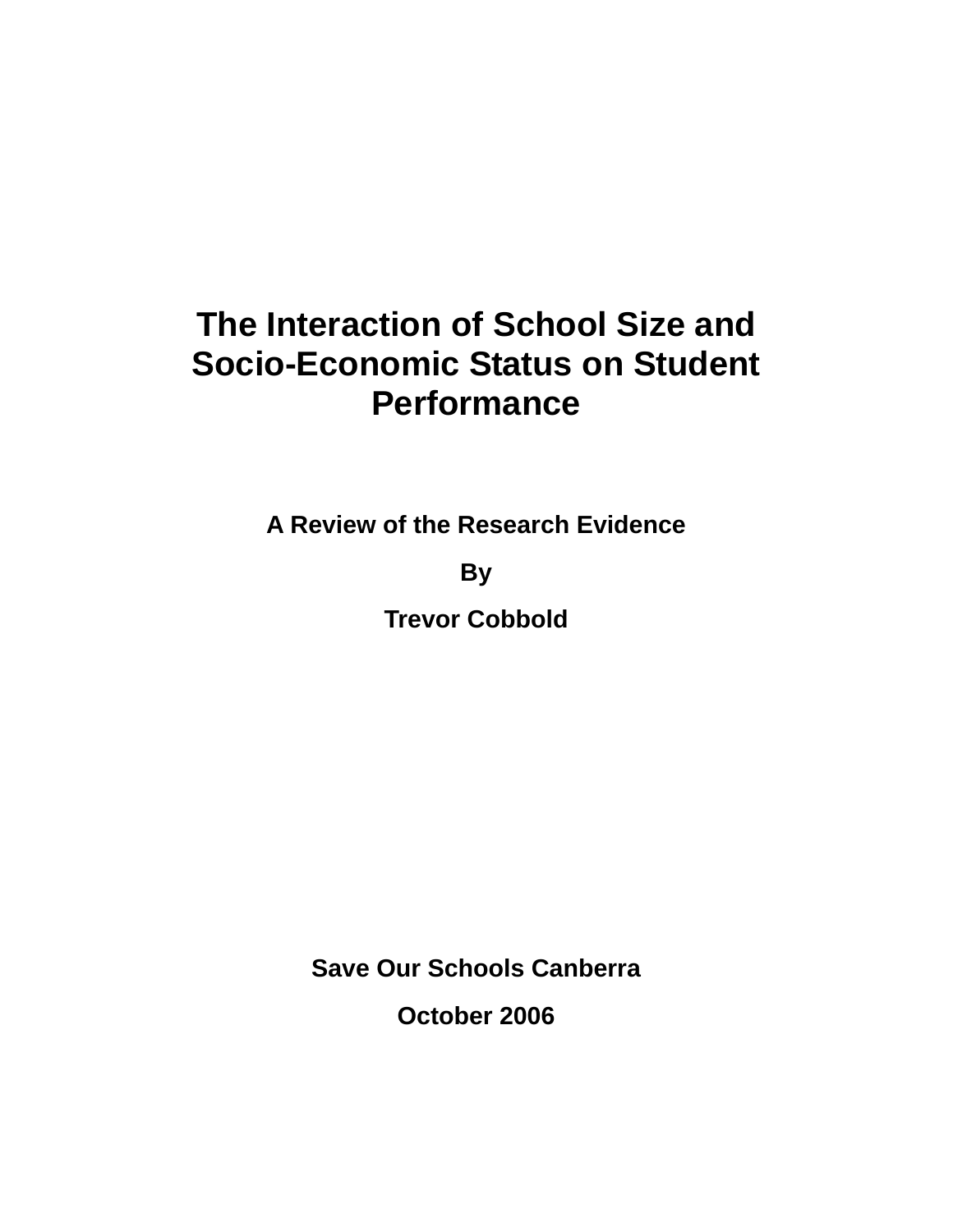# **Key Points**

- There is a very large research literature on the effect of school size on student achievement. It generally shows that students perform better in smaller elementary and middle schools while the results for high schools are mixed.
- Much of this research literature over-looks the possibility that school size may be associated with different outcomes for students from different backgrounds. This gap has been rectified by a stream of state-wide and national studies in the US in recent years.
- These new research studies show that:
	- − Small school size is unambiguously good for students from low socio-economic status (SES) backgrounds and communities with relatively high levels of disadvantage. Students from low SES backgrounds achieve better results in smaller schools;
	- − The negative effect of disadvantage and poverty on student achievement is substantially weaker among smaller schools than among larger schools. The impact of poverty on student achievement in small schools is about half that in large schools;
		- o for example, one study shows that those attending the smallest schools experience a 60 per cent reduction in the influence of SES on mathematics performance, a 39 per cent reduction on reading performance, a 50 per cent reduction for science, and a 45 per cent reduction for history;
	- − Large schools do academic harm to students from low SES backgrounds. As one study says, increasing school size "imposes increasing 'achievement costs' in schools serving impoverished communities";
	- − The more affluent the community, the larger the school can be without damaging achievement levels.
- Small schools should be maintained in low SES communities. Government policies should strengthen the benefits of smaller schools, rather than seek to consolidate small schools.
- Widespread school consolidation, without regard to student background, is likely to increase inequity in schooling outcomes and degrade academic accomplishments.
- Financial savings from the closure and consolidation of small schools are likely to be over-estimated if the impact of consolidation on educational outcomes for students from low SES backgrounds and the achievement gap between low SES and high SES students are not taken into account.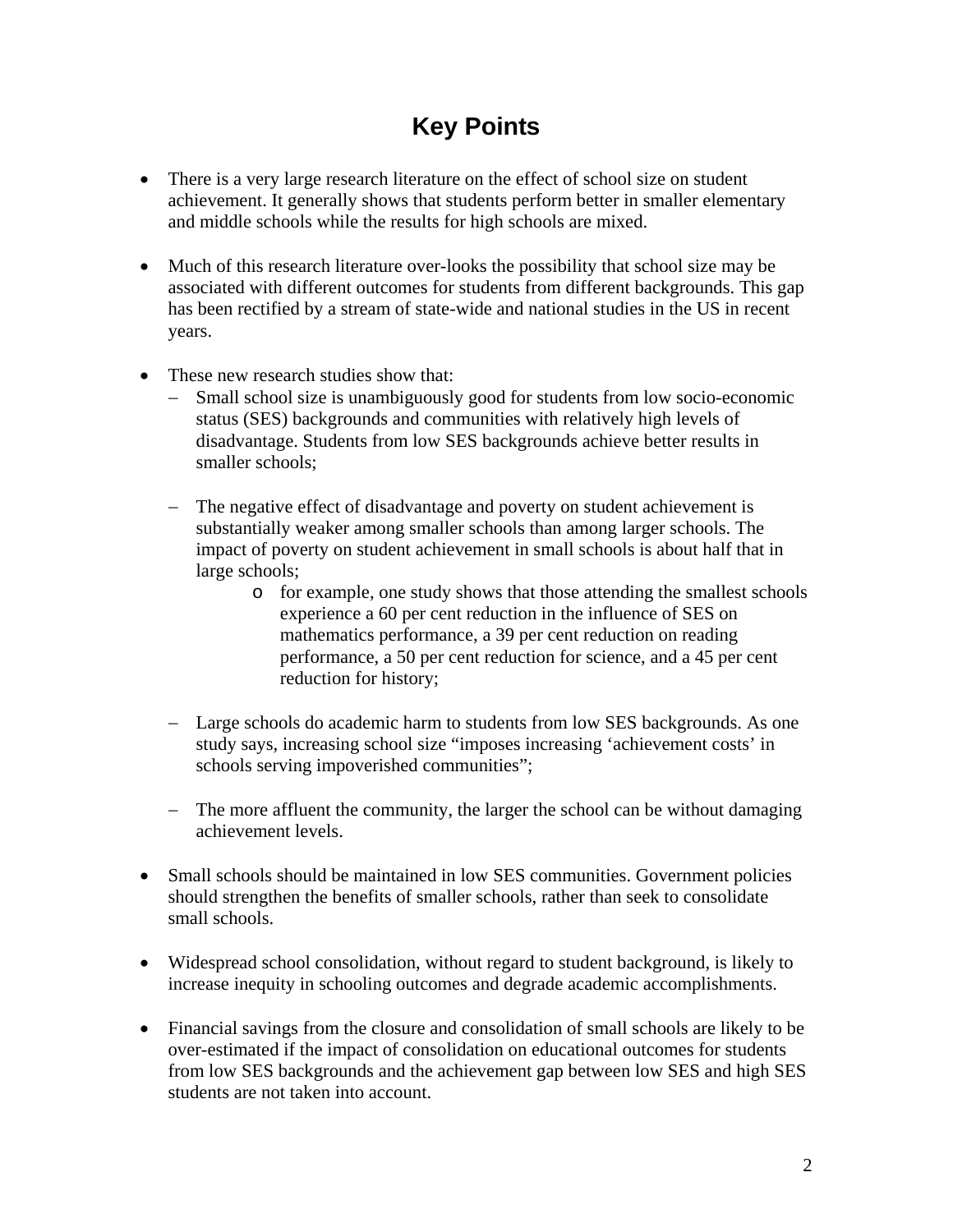# **School size research**

Research on the impact of school size on student outcomes has a long history and has produced a voluminous literature. It has largely focused on the search for an optimal school size for high schools, with relatively few studies of the influence of school size on primary school outcomes.

The discussion of research findings on the relationship between school size and student outcomes is complicated by the lack of agreement over the definition of small and large schools. Different studies employ widely differing definitions. However, some broad approximations about school size categories can be derived from surveys of research results. Howley [2002] suggests that small schools at the primary or elementary school level are those with less than 200 students and a small secondary school has less than 400 students.

The majority of research studies support the idea that students perform better in smaller elementary and middle schools while the results for high schools are mixed [Howley 2002; Hicks & Rusalkina 2004; McMillen 2004; Stevenson 2006]. An overview of the research on school size prepared by the Education Commission of the States [ECS n.d] in the US states that, despite these uncertainties, researchers have reached broad consensus on several key issues:

- Under the right conditions, as schools get smaller they produce stronger student performance as measured by attendance rates, test scores, extracurricular activity participation and graduation rates;
- Smaller schools appear to promote greater levels of parent participation and satisfaction, and increase communication between parents and teachers;
- Teachers in small schools generally feel they are in a better position to make a genuine difference in student learning than do teachers in larger schools;
- There appears to be a particularly strong correlation between smaller school size and improved performance among poor students in urban school districts. These findings provide evidence that smaller schools can also help narrow the achievement gap between white/middle class/affluent students and ethnic minority and poor students;
- Smaller schools provide a safer learning environment for students.

Similar conclusions from a review of studies on school size were made by Caldwell [2005].

There are conflicting findings about the optimal size of schools. Similarly unresolved is the question of when, if ever, a school can be too small [ECS n.d; Lee & Smith 1997; Howley & Howley 2004]. Despite the extensive literature on the relationship between school size and student achievement, there is little research evidence about the lower limits of school size.

A school serving 50 students cannot be judged to be "too small" on the basis of any research known to the authors. [Johnson et.al. 2002]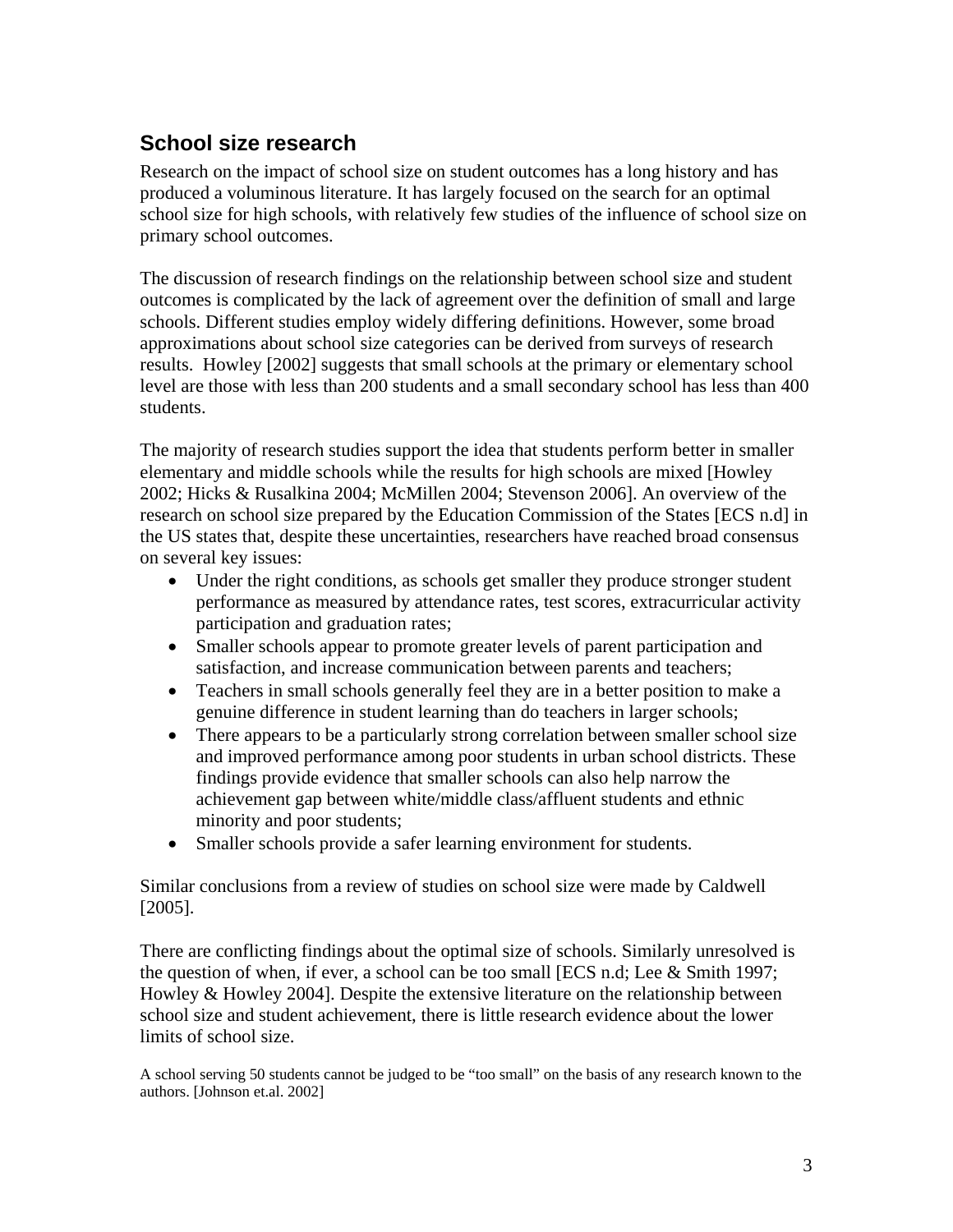#### **School size, socio-economic status and student achievement**

Until recently, the research on school size has long over-looked the possibility that school size may be associated with different outcomes for students from different backgrounds. This has been rectified in a stream of research studies over the last 10 years. It suggests that the influence of school size on school performance is contingent on socioeconomic status (SES). Several studies have shown that the well-known adverse consequences of poverty for school performance are tied to school size. In brief, as size increases, the mean achievement of a school with less-advantaged students declines and the greater the concentration of less-advantaged students attending a school, the steeper the decline.

This literature stems from a study based on Californian data which demonstrated an interaction between size and SES such that large schools benefited affluent students, whereas small schools benefited students from low socio-economic backgrounds [Friedkin & Necochea 1988].

A replication of the California study in West Virginia found that the direct association of size and student achievement is neither practically nor statistically significant, but, instead socioeconomic status governs the relationship [Howley 1995]. As in the California study, large size benefits affluent students, but afflicts impoverished students and vice versa. Further, as in the California study, the negative effects of size on the achievement of impoverished students are much stronger than the positive effects of size on affluent students.

Following this study, a series of similar state-level studies were conducted in Arkansas, Georgia, Montana, Ohio, and Texas [Bickel & Howley 2000; Howley & Bickel 2000; Bickel et.al. 2001; Johnson et.al. 2002; Howley & Howley 2004]. The overall conclusion was that students from low SES backgrounds have higher achievement in smaller schools and as schools become larger, the negative effects of poverty on student achievement increases.

In short, as schools get larger, average achievement among schools enrolling larger proportions of low socioeconomic-status students suffers…

Smaller schools diminish the achievement disadvantages associated with being poor. Larger schools, by contrast, exaggerate these disadvantages. [Bickel et.al. 2001]

The effect varies from very strong (California, Georgia, Ohio, Texas, and West Virginia) to weak (Montana), although the preponderance of small schools in essentially rural states may account for the latter [Bickel & Howley 2000].

The studies also show that larger schools serve the same function for more affluent communities. Generally, the more affluent the community, the larger the school can be without damaging achievement levels [Howley & Howley 2004]. However, in some cases the benefit of larger schools among affluent communities was comparatively weak and more limited [for example, see Johnson et.al. 2002].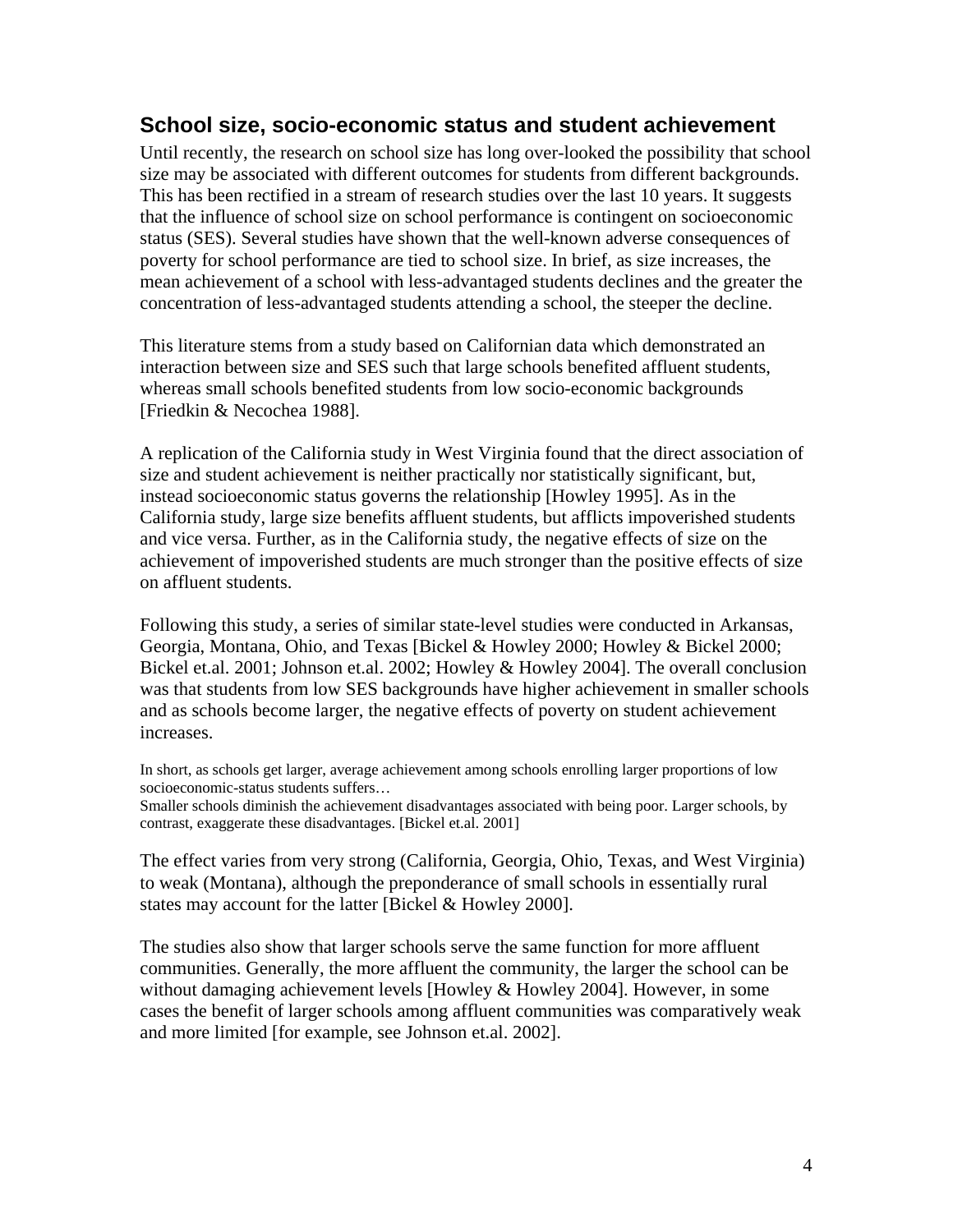The benefits of small schools for students from low SES backgrounds appear to be particularly important in the middle years of schooling, when students become susceptible to dropping out of school [Howley & Bickel 2000].

These state-level studies also demonstrate an equity effect in that the relationship between SES and achievement is substantially weaker among smaller schools than among larger schools. At all grade levels for a variety of alternative measures of SES, and for quite different sorts of achievement tests (both criterion-referenced and normreferenced), the amount of variance in school achievement associated with SES is substantially less in smaller schools than in larger schools. In most cases, the magnitude of the relationship among the smaller schools is about half what it is among the larger schools [Bickel & Howley 2000]. In some cases, the correlation between poverty and low student achievement is 10 times stronger in larger schools than small schools [Howley  $\&$ Bickel 2000]. Smaller schools thus "mitigate" the effect that SES has on student achievement.

A similar state-wide study of South Carolina schools conducted by a different research team found that small middle schools in poor districts and large schools in more affluent districts tend to have a positive impact of school performance.

In general, the hypothesis generated from the literature that smaller scale tends to be more effective in promoting student achievement for low socioeconomic student populations while large scale is better for higher income populations was generally confirmed for middle and high schools in South Carolina. [Miley & Associates 2003: 54]

Similar results have also been reported separately for Maine [Rural and Community Trust 2005a, Coladarci 2006]. For both reading and mathematics, achievement was shown to be increasingly related to poverty as school size increased, and decreasingly related to poverty as school size decreased.

An exception to the above findings is a study of two school districts in Kentucky which found that small school size does not appear to moderate the impact of poverty on school performance [Roeder 2002]. However, a recent study of Kentucky schools on a state wide basis supports the conclusion that small schools tend to produce better outcomes for low income students than large school [Rural and Community Trust 2005b].

A state-wide study of Washington schools using the methodology of the Howley  $\&$ Bickel team partially replicated the findings of these studies [Abbott et.al. 2002]. It found a tendency for larger schools to be somewhat more beneficial for student achievement in more affluent districts (and, equivalently, for smaller schools to be more beneficial in less affluent districts). However, this tendency was not found to be statistically significant. The study did conclude that small schools appear to have the greatest equity effects, that is, the relationship between SES and achievement was weaker in small schools.

Some recent studies have found similar results in terms of the relationship between school district size and SES background of students in Nebraska, Missouri, Iowa and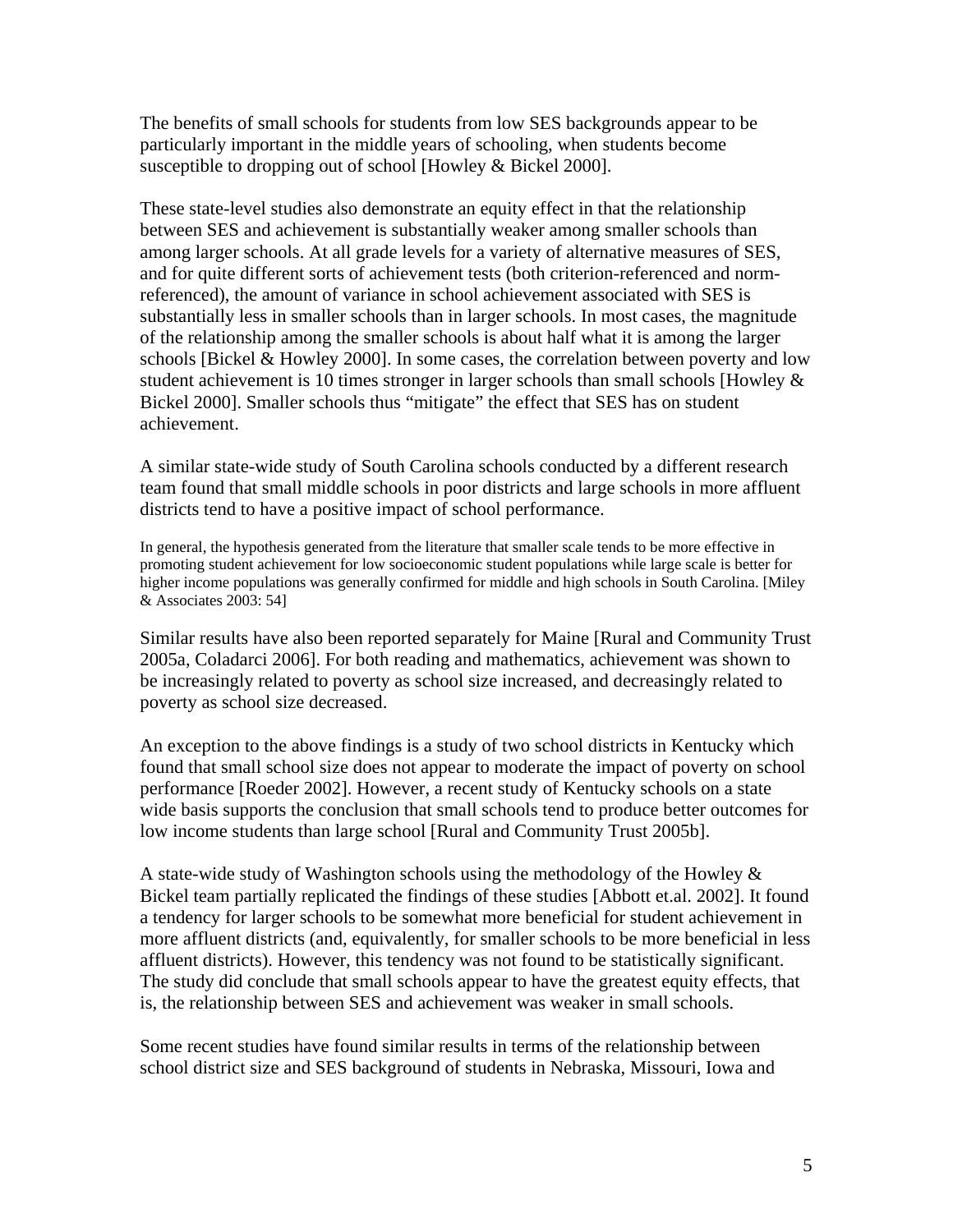South Carolina [Johnson 2004a, Johnson 2004b, Johnson 2006, Miley & Associates 2003].

The statewide studies universally used test score data aggregated at the school and district level rather than student level data. A recent US study used national student-level test data for mathematics, reading, science and history in the grade 8 cohort and found similar results to the state school- and district-based studies [Howley & Howley 2004]. In particular, it found that smaller school size confers an achievement advantage on all but the highest-SES students. In every subject, with and without control of prior achievement, the observed means for the lowest SES quartile were higher in smaller than in larger schools. In each case, the results were statistically significant. However, in contrast to the general findings of the statewide studies, the study suggests that larger school size does not significantly improve performance among affluent students.

The study also confirmed the results of the statewide studies that small school size mediates the otherwise strong association between SES and student achievement. In comparison to the relationships between achievement and SES that prevail among students attending the largest schools, those attending the smallest schools experience a 60 per cent reduction in the influence of SES on mathematics performance, a 39 per cent reduction on reading performance, a 50 per cent reduction for science, and a 45 per cent reduction for history.

Other national and statewide US studies demonstrate that achievement gaps between different sub-groups of students in high schools tend to be greater in larger schools [Lee & Smith 1997; McMillen 2004]. While the Lee & Smith study attributed greater achievement disparities in larger schools to the relatively low performance of less advantaged students in those environments, the McMillen study raises the possibility that these disparities may in some cases be due to the relatively high performance of moreadvantaged students in larger schools.

## **Assessment of methodology**

All school-level studies use school level data to demonstrate the interaction between school size, SES background and student achievement. The interaction is shown by regressing achievement on SES, school size, and the mathematical product of SES and school size, and then testing the product term for statistical significance. If the slope associated with this term is statistically significant - which researchers have been reporting with remarkable consistency - there is an interaction between SES and school size.

One of the major problems in statistical studies of factors influencing student achievement is controlling for the variety of influences. Variables excluded from testing for a statistical relationship may exert a hidden influence on the findings. For example, differences in student/teacher ratios and teacher quality between schools may account for significant differences in school results. If significant factors are ignored, any resulting relationship between school size and student achievement may be misleading.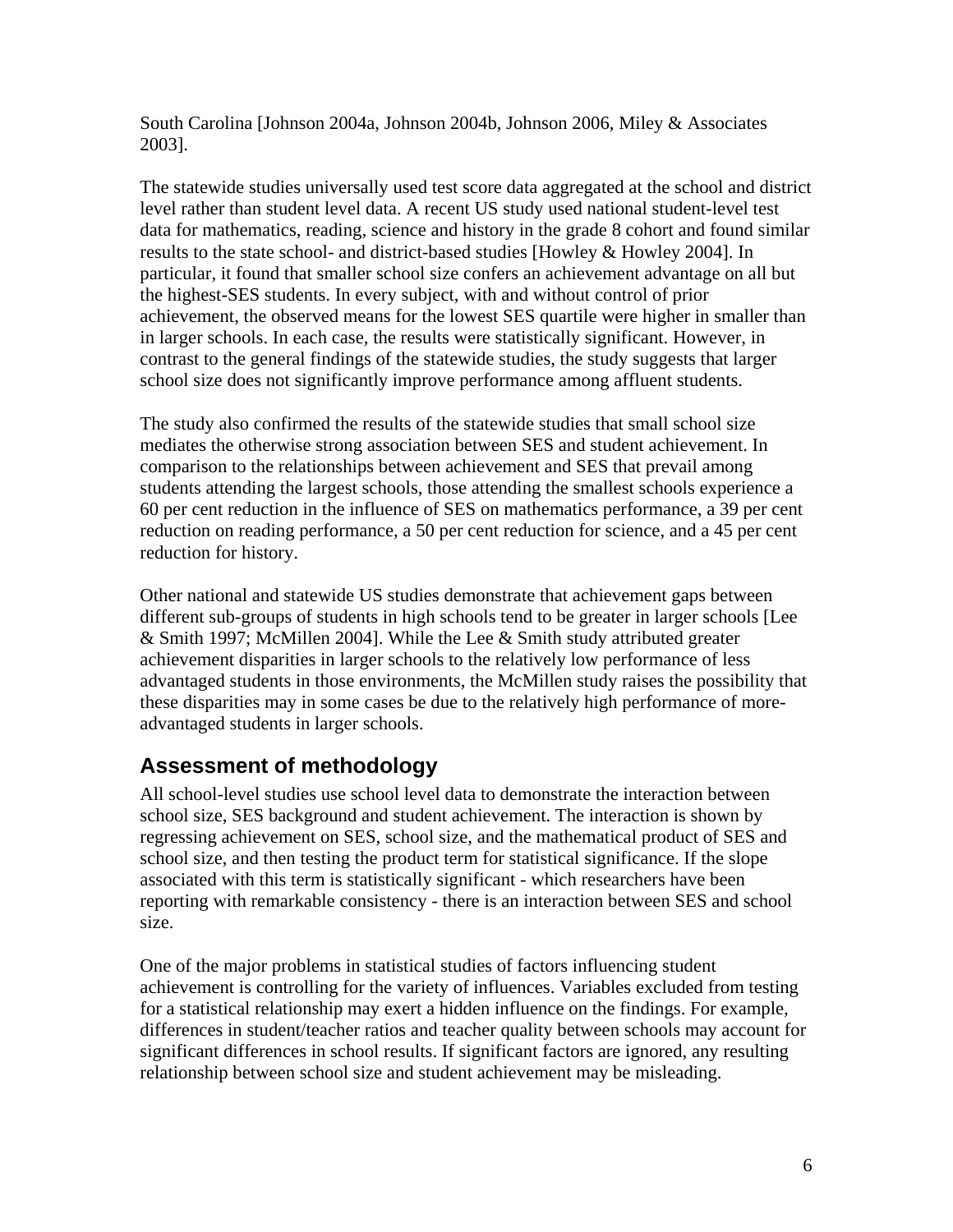Several, but not all, of the studies of the interaction between school size, SES background and student achievement have adjusted for a range of other factors that influence student achievement. Several statewide studies took into account the different racial and ethnic background of students, differences in class size and student/teacher ratios. The inclusion of these factors did not significantly alter the results [Bickel & Howley 2000; Howley  $\&$ Bickel 2000] . Bickel et.al [2001] confirmed the general findings while controlling for ethnicity, language, size, expenditure per student, and curricular composition factors including special education programs.

The methodology used in these studies has largely withstood rigorous assessment. A particular feature of the literature is that the findings have proved robust for different technical specifications of the modeling procedures used for the statistical analysis, which is a rare degree of consistency in educational research [Bickel et.al. 2001]. Also, there is no evidence that the ameliorative role of smaller schools in the SES-achievement relationship is the result of less variability in either student SES or student achievement among smaller schools than among larger schools [Coladarci 2006].

Another possible source of statistical bias is the greater volatility of school achievement scores from one year to the next for smaller schools compared to larger schools. It is possible that the lower SES-achievement correlation among smaller schools is an artifact of the demonstrated lower reliability of school achievement scores for such schools. Coladarci [2006] tested for such an artifact in his study of school data for Maine by repeating the analysis for successively less volatile collections of schools for both reading and mathematics. The hypothesis was that if the poverty-size interaction is a statistical artifact due to the lower reliability of school-level achievement among smaller schools, then this interaction should attenuate with successively less volatile collections of schools and be negligible for schools having the least volatility.

The study found that, for reading, the interaction between poverty and school size was not systematically smaller for less volatile schools and that the pattern of results was similar for all schools and the group of least volatile schools. However, there was evidence of a statistical artefact in the results for mathematics in that poor reliability of school score results in smaller schools appears to be a plausible explanation of the reduced impact of poverty on school results for these schools. As there was no less volatility in reading scores compared to mathematics, the author was unable to explain the greater robustness of the poverty/school size interaction for reading. Nevertheless, the author concludes that results are insufficient to support the statistical-artifact hypothesis with respect to mathematics achievement because of potential problems in his study such as the under-representation of small schools in the group of least volatile schools.

In short, the celebrated interaction of poverty and school size has survived a sincere attempt to empirically cast doubt on it. Consequently, we can have greater confidence in this interaction than was warranted before. [Coladarci 2006: 16]

## **Policy implications**

The research findings on the interaction of school size and socio-economic status with school achievement clearly demonstrate that small school size facilitates higher academic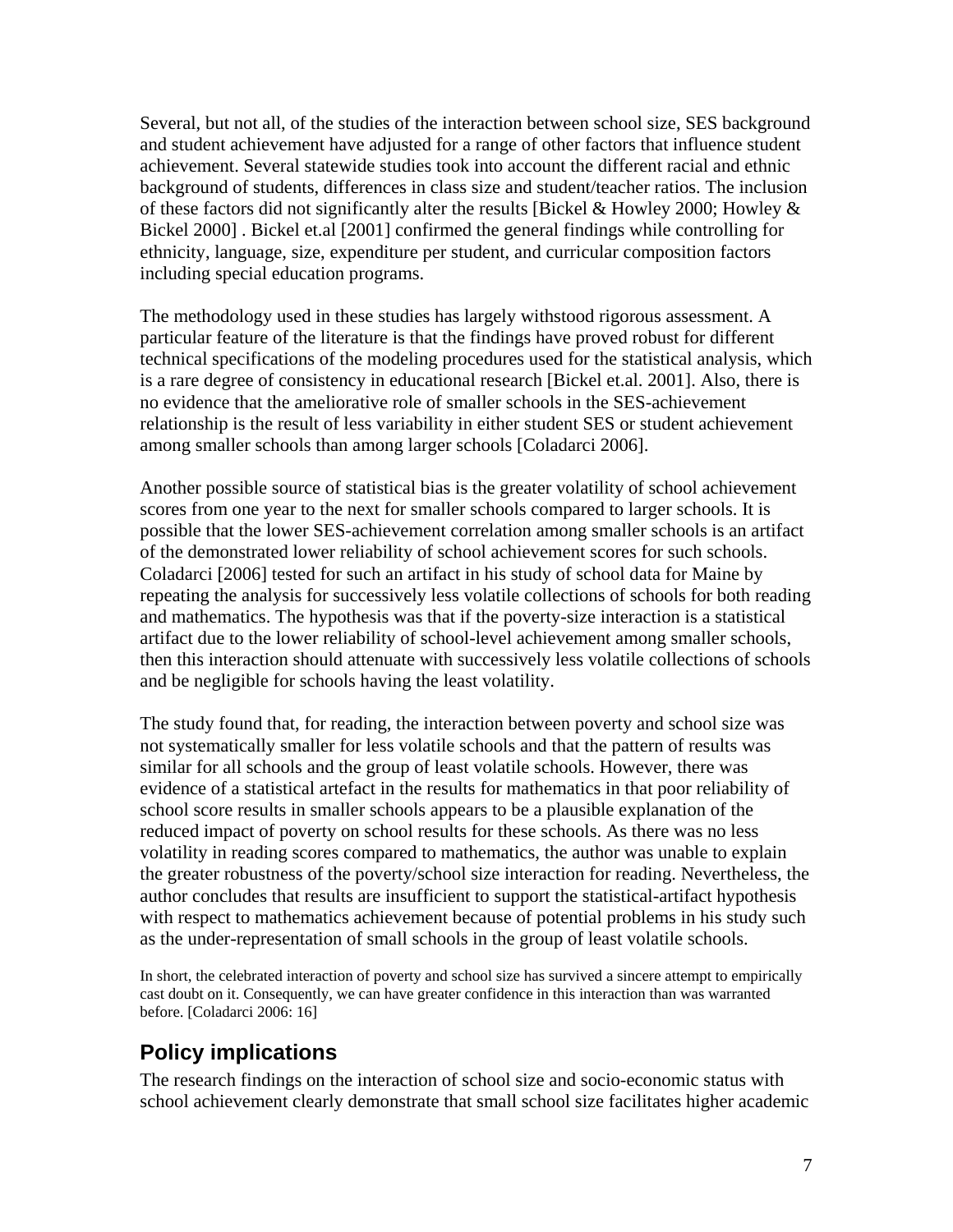achievement for students from low SES backgrounds. Small school size is unambiguously good for students from low SES backgrounds and communities with relatively high levels of disadvantage. Large schools do academic harm to students from low SES backgrounds.

The studies offer no support for government proposals to close small schools, especially those serving communities with significant levels of socio-economic disadvantage. The following conclusion from one study is representative:

Findings from this study obviously offer no support for arrangements that work to increase the size of already small schools, especially those that serve impoverished communities (the common proposal in rural areas)….In light of the findings from this and other studies, concern for achievement and for reducing achievement gaps means that educators and policy makers must search for ways to meet these challenges without closing schools that are already appropriately small. [Howley & Howley 2004: 27]

Indeed, increasing school size may produce educational effects that are the opposite of those that policymakers claim they intend in closing smaller schools [Howley 1995]. Widespread school consolidation, without regard to student background, is likely to increase inequity in schooling outcomes and degrade academic accomplishments [Johnson et.al. 2002].

The research findings also challenge the widespread belief that large schools are less costly to operate than small schools. A significant shortcoming of studies of the cost efficiency of small and large schools is that they are almost universally conducted in terms of cost per student rather than the cost to achieve a given outcome or threshold achievement.

It is clear that school costs should be looked at in conjunction with outputs and school size in both theoretical analyses and empirical studies. How well students do in school, and not simply the size of the student body, obviously affects the cost of educating students. Students who take more than four years to graduate, for example, will cost more than those taking only four years to graduate. A greater number of students taking more than four years to graduate raises a school's cost per graduate. [Steifel et.al. [1](#page-7-0)998: i]<sup>1</sup>

Not only do studies of the financial efficiency of large schools largely ignore the impact of size on educational outcomes, they also ignore the impact on educational equity.

As with much contemporary educational research, equity questions are usually dismissed as irrelevant to the school size discussion, at least when fiscal efficiency is at stake. [Bickel et.al. 2001]

Financial savings from the closure and consolidation of small school are likely to be over-estimated if the impact of consolidation on educational outcomes for students from low SES backgrounds and the achievement gap between low SES and high SES students are not taken into account.

…we advise that education decision makers refrain from adopting policies that enforce widespread consolidations and school closures. The belief that smaller schools and districts are more expensive to

 $\overline{a}$ 

<span id="page-7-0"></span> $1$  This study of New York high schools demonstrated that though smaller schools have somewhat higher costs per student, their much higher graduation rates and lower dropout rates produced among the lowest cost per graduate in the entire New York City system.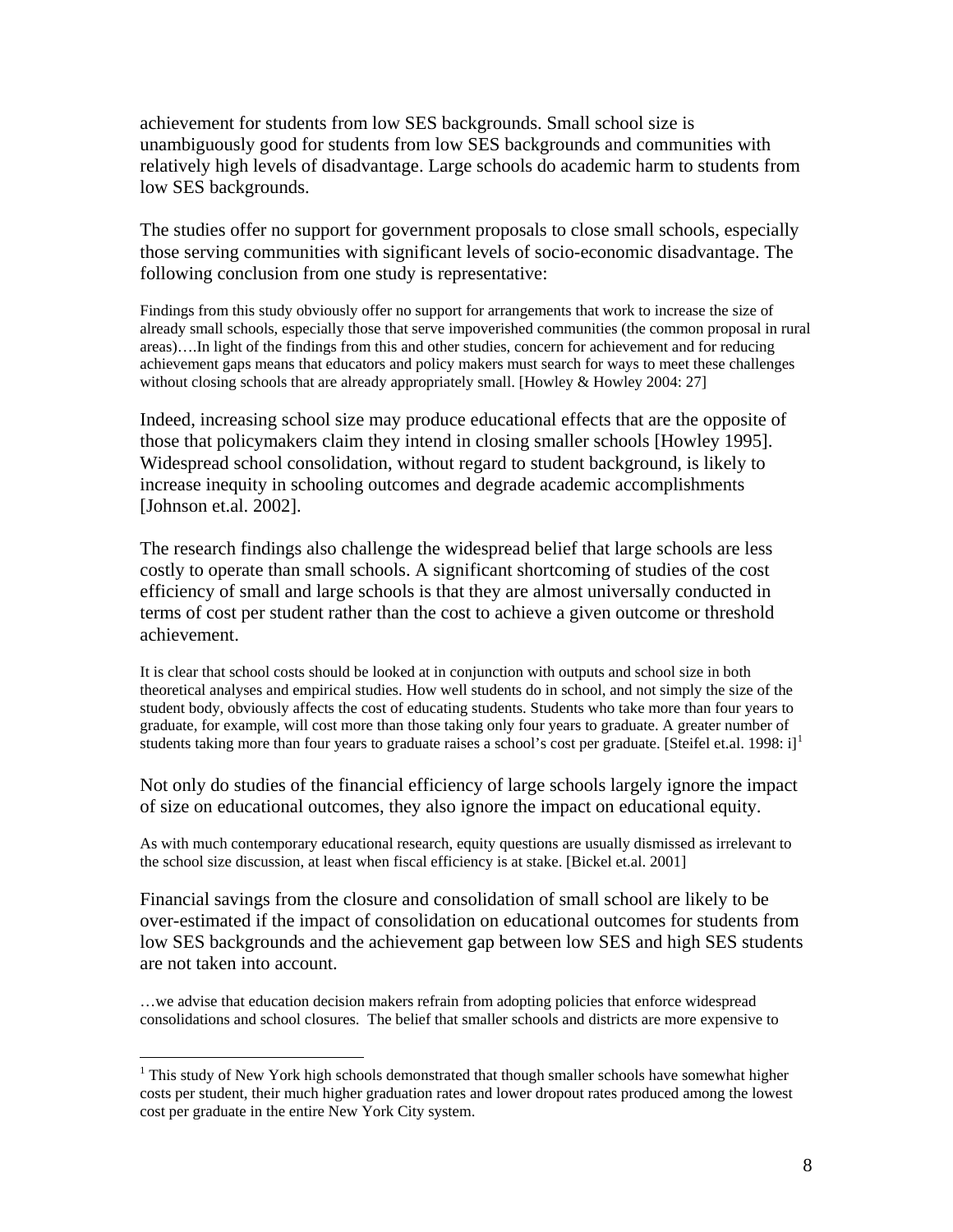operate is generally given as the reason for consolidation and closure, yet the existing literature suggests (a) money is not saved and (b) educational outcomes are likely to be harmed. Smaller schools and districts may be *somewhat* more expensive to operate than larger districts and schools, but that marginally greater expense seems, on the basis of this study and others like it, to be required to improve the adequacy and equity of educational *outcomes*—measured as student achievement on state-mandated tests. Very large districts and schools, however, are both ineffective (they exhibit poor educational outcomes) *and* inefficient (they are more costly). [Johnson et.al. 2002]

The policy implication of research on the interaction of school size, socio-economic status and school achievement is that government policies should strengthen the benefits of smaller schools, rather than seek to consolidate small schools.

If improving student achievement and narrowing the achievement gap between children from the most affluent and the least affluent communities is a policy goal, governments should consider adopting policies favouring smaller schools, especially in the least affluent communities [Howley & Bickel 2000: 11].

A key practical policy recommendation arising from these research studies is that small schools should be maintained in low SES communities [Howley 2002; Howley & Howley 2004]. The most impoverished communities should be served by the smallest schools. Small schools should be sustained and built in areas of low SES status and areas of mixed class composition.

However, appropriate and adequate support should be provided to these schools because while small schools improve the odds of success in disadvantaged communities they do not guarantee it. Operating smaller schools in impoverished communities is good policy, but it is not a "magic bullet."

A further implication is that governments should avoid building or consolidating schools into mega-schools [Howley 2002].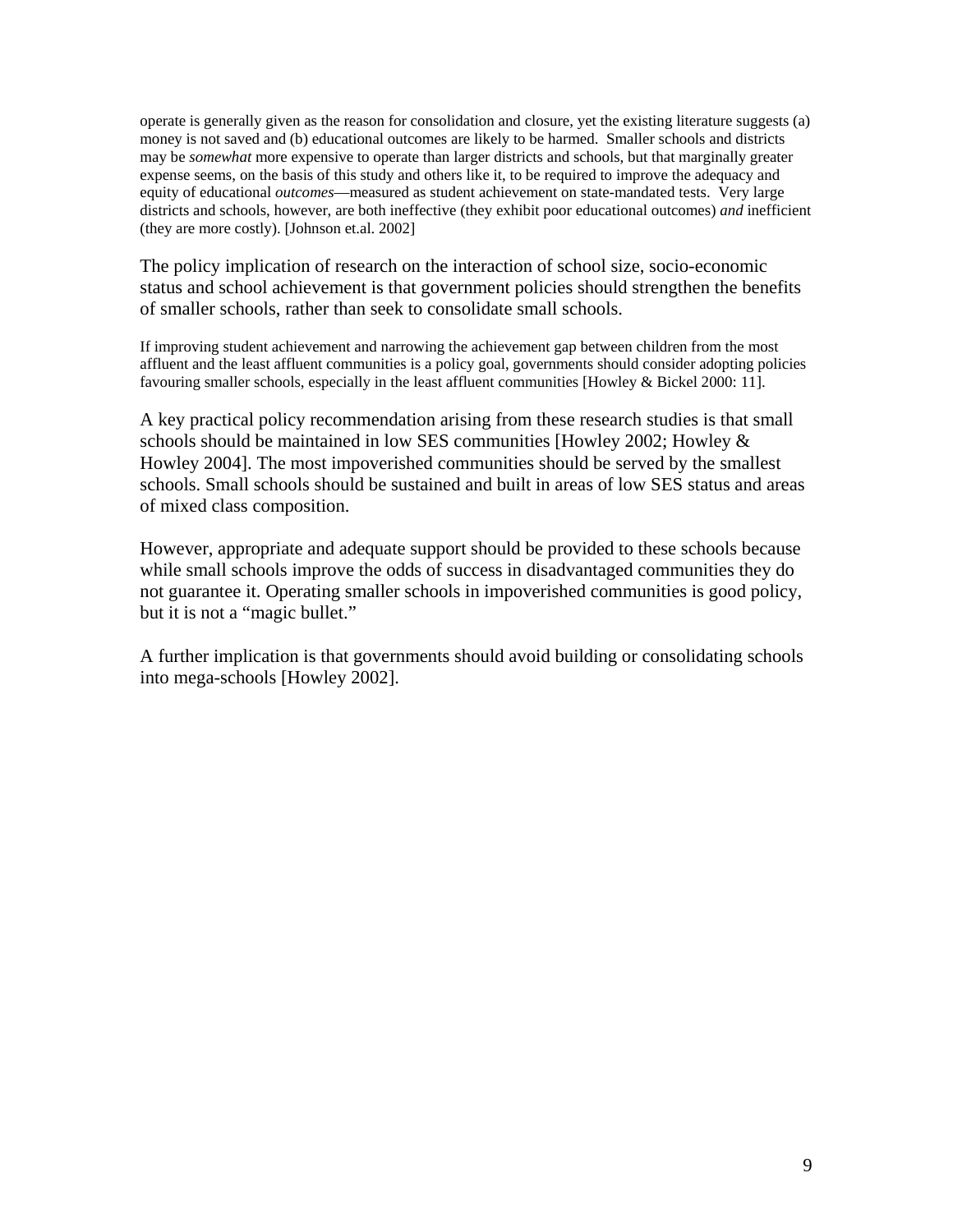# **References**

Abbott, M., Joireman, J., & Stroh, J. 2002. The influence of district size, school size, and socioeconomic status on student achievement in Washington: A replication study using hierarchical linear modeling. Technical Report No. 3, Washington School Research Center, Lynnwood, Washington. Available at:

[http://www.spu.edu/wsrc/currentresearch.html.](http://www.spu.edu/wsrc/currentresearch.html) Retrieved on 12 August 2006.

Bickel, Robert and Howley, Craig 2000. The influence of scale on student performance: a multi-level extension of the Matthew Principle. *Education Policy Analysis Archives*, 8 (22). Available at: [http://epaa.asu.edu/epaa/v8n22/.](http://epaa.asu.edu/epaa/v8n22/) Retrieved on 31 July 2006.

 $\_$ ;  $\_$ ; Williams, T. and Glascock, C. 2001. High school size, achievement equity, and cost: robust interaction effects and tentative results*. Education Policy Analysis Archives*, 9 (40). Available at: <http://epaa.asu.edu/epaa/v9n40.html>. Retrieved on 1 August 2006.

Caldwell, Brian J. 2005. Research on school size. Briefing Paper. Educational Transformations, Melbourne. Available at: <http://www.educationaltransformations.com.au/publications.php>. Retrieved on 31 July 2006.

Coladarci, Theodore 2006. School size, student achievement and the "power rating" of poverty: substantive findings or statistical artifact? Occasional Paper No. 43, Center for Research and Evaluation, College of Education and Human Development, University of Maine, April. Available at: [http://libraries.maine.edu/cre/.](http://libraries.maine.edu/cre/) Retrieved on 12 August 2006.

Education Commission of the States n.d. School size. Available at: <http://www.ecs.org/ecsmain.asp?page=/html/issuesK12.asp>. Retrieved on 31 July 2006.

Friedkin, N. and Necochea, J. 1988. School system size and performance: a contingency perspective. *Educational Evaluation and Policy Analysis*, 10 (3), 237-249.

Hicks, Michael J. and Rusalkina, Viktoriya 2004. School consolidation and educational performance: an economic analysis of West Virginia high schools. Center for Business and Economic Research, Marshall University, May. Available at: <http://www.marshall.edu/cber/research/index.htm>. Retrieved on 31 July 2006.

Howley, Craig 1995. The Mathew principle: a West Virginia replication? *Education Policy Analysis Archives*, 3 (18). Available at:<http://epaa.asu.edu/epaa/v3n18.html>. Retrieved on 1 August 2006.

\_\_ 2002. Small schools. In Alex Molnar (ed.) *School Reform Proposals: The Research Evidence*. Education Policy Studies Laboratory, College of Education, Arizona State University, January.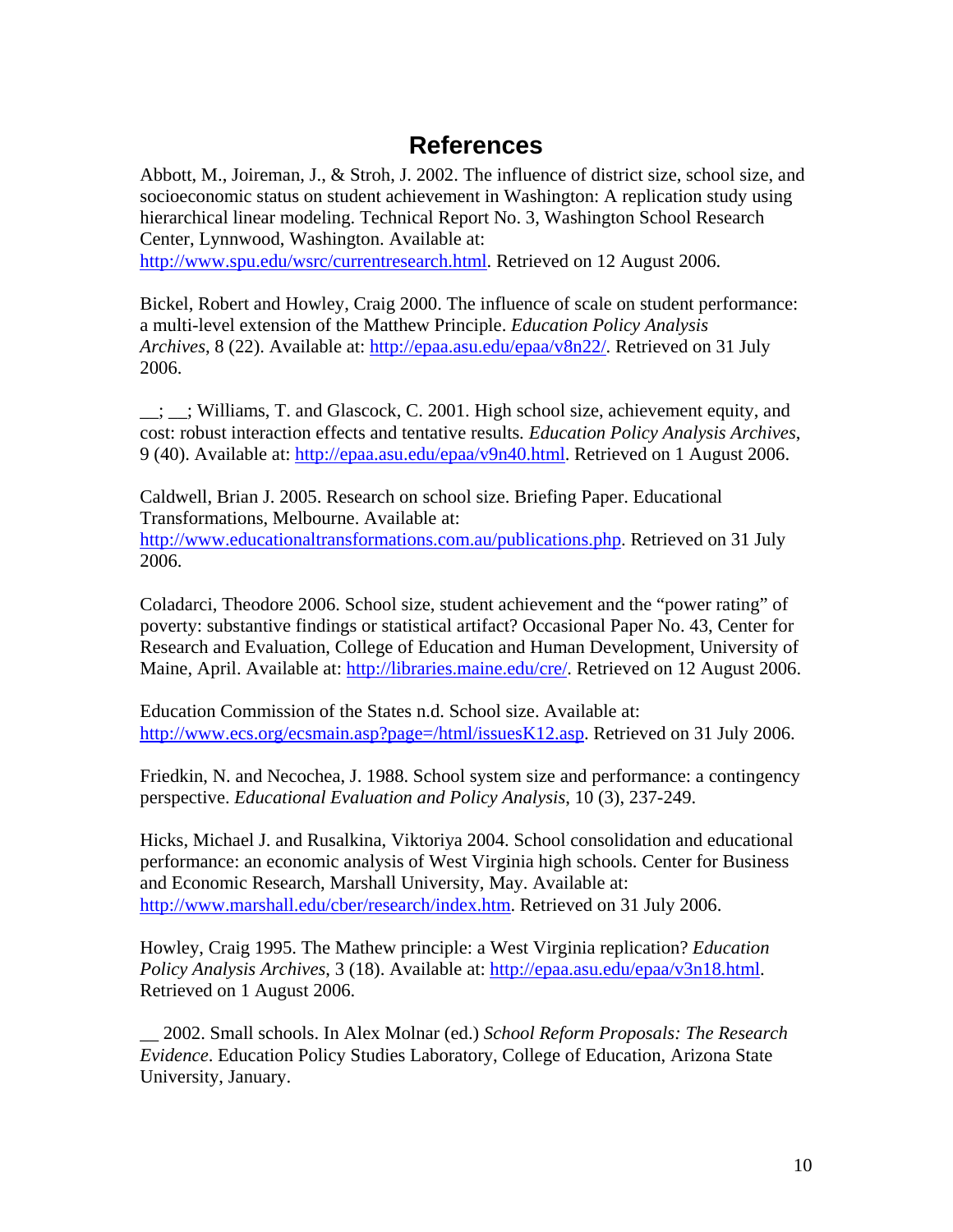and Bickel, Robert 2000. When it comes to schooling….small works: school size, poverty and student achievement. Rural School and Community Trust, Washington DC.

\_\_ and Howley, Aimee A. 2004. School size and the influence of socioeconomic status on student achievement: Confronting the threat of size bias in national data sets. *Education Policy Analysis Archives*, 12 (52). Available at: <http://epaa.asu.edu/epaa/v12n52/>. Retrieved on 1 August 2006.

\_\_; Strange, Marty and Bickel, Robert 2000. Research about school size and school performance in impoverished communities. ERIC Digest ED448968. ERIC Clearinghouse on Rural Education and Small Schools, Charleston, West Virginia. Available at: [http://www.ericdigests.org/2001-3/size.htm.](http://www.ericdigests.org/2001-3/size.htm) Retrieved on 1 August 2006.

Johnson, Jerry 2004a. Small works in Nebraska: how poverty and the size of school systems affect school performance in Nebraska. Rural School and Community Trust, Arlington, Virginia, January. Available at: [http://files.ruraledu.org/issues/small.htm.](http://files.ruraledu.org/issues/small.htm) Retrieved on 10 August 2006.

\_\_ 2004b. Missouri's smaller school districts counter the harmful effects of poverty on student achievement. Rural School and Community Trust, Arlington, Virginia, March. Available at: [http://files.ruraledu.org/issues/small.htm.](http://files.ruraledu.org/issues/small.htm) Retrieved on 10 August 2006.

\_\_ 2006. More doesn't mean better: larger high schools and more courses do not boost student achievement in Iowa high schools. Rural School and Community Trust, Arlington, Virginia, March. Available at:

[http://www.ruraledu.org/site/c.beJMIZOCIrH/b.1073991/k.9BB8/Small\\_Schools.htm](http://www.ruraledu.org/site/c.beJMIZOCIrH/b.1073991/k.9BB8/Small_Schools.htm). Retrieved on 12 August 2006.

\_\_; Howley, C. B. and Howley, A. A. 2002. Size, excellence, and equity: a report on Arkansas schools and districts. Educational Studies Department, Ohio University, Athens, Ohio, January. Available at:<http://files.ruraledu.org/issues/small.htm>. Retrieved on 10 August 2006.

Lee, V. E. and Smith, J. B. 1997. High school size: which works best and for whom? *Educational Evaluation and Policy Analysis*, 19 (3), 205-227.

McMillen, Bradley J. 2004. School size, achievement and achievement gaps. *Education Policy Analysis Archives*, 12 (58). Available at: [http://epaa.asu.edu/epaa/v12n58/.](http://epaa.asu.edu/epaa/v12n58/) Retrieved on 24 August 2006.

Miley & Associates 2003. School District Organization in South Carolina: Evaluating Performance and Fiscal Efficiency. A report prepared for the Education Oversight Committee, Columbia, SC, January. Available at: [http://www.sceoc.com/reports.htm.](http://www.sceoc.com/reports.htm) Retrieved on 12 August 2006.